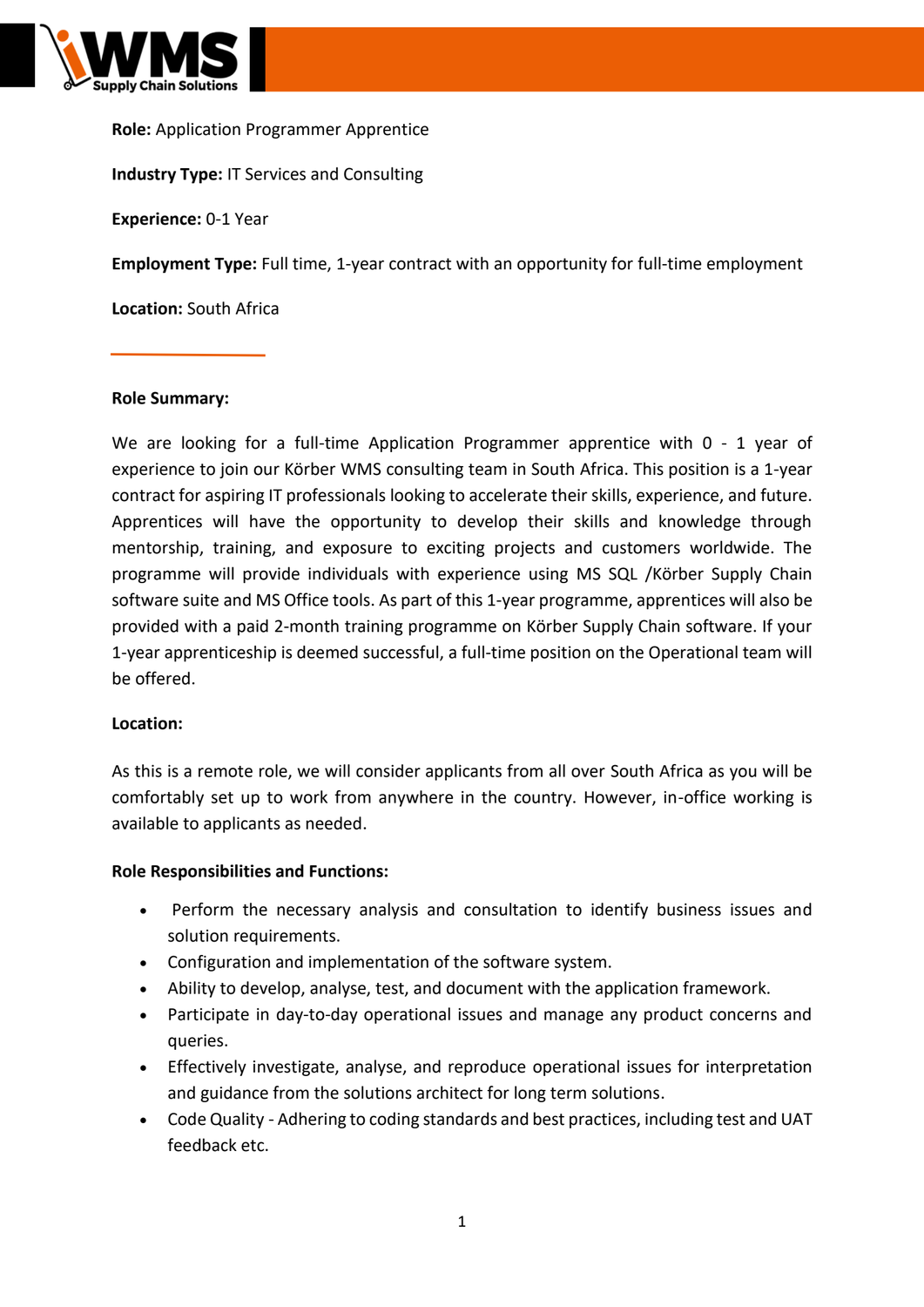

- Be Reliable Must meet deadlines whilst having confidence in the output. Ability to consistently fulfil expectations by a commitment to quality, fair means, and deadlines.
- Ability to focus efforts on achieving quality results consistent with the company's vision.
- Create and follow action plans, resolve problems, and overcome obstacles to goal achievement.

### **Exposure:**

Internally, the role will provide exposure to the iWMS professional service, consultancy, and development functions. Additionally, the Apprentice will acquire a large amount of Körber Supply Chain product knowledge and software skills with Microsoft SQL, SSRS reports, Bartender Labels, Georgia Softworks, IIS etc. This opportunity will also allow you to gain experience within a structured project environment where you will have the opportunity to acquire additional skills such as technical specifications and unit test documents, project estimations, and generic coding practices.

Externally, this role will allow you to be part of a large network with both software and supply chain professionals and experts.

### **Job Requirements:**

- Bachelor's degree or higher qualification in Computer Science, Computer Engineering, Information Technology, or other related fields.
- 3 months or more of experience using MS SQL /.Net Programmer and Reporting Tools and MS Office tools.
- Strong analytical, communication and problem-solving skills.
- Able to work productively and autonomously from a remote location.
- Provide clear, professional, informative, and appropriate communication to colleagues, and customers, via telephonic, email, MS Team and/or nTask.
- Must be fluent in English.

# **About iWMS:**

iWMS is a Global company and an expert in critical supply chain and eCommerce fulfilment solutions. We specialise in Körber Supply Chain warehouse management system implementation, integrations, system health checks, support, and diagnosis.

We proactively seek complex and dynamic opportunities to serve our customers' needs with WMS solutions to streamline and grow their business and supply chain operations. We are a company that prides itself on delivering excellence to all our stakeholders and becoming trusted advisors for everybody with whom we engage. At iWMS, we value hard work, attention to detail, and a willingness to learn. We have created a safe, supportive, and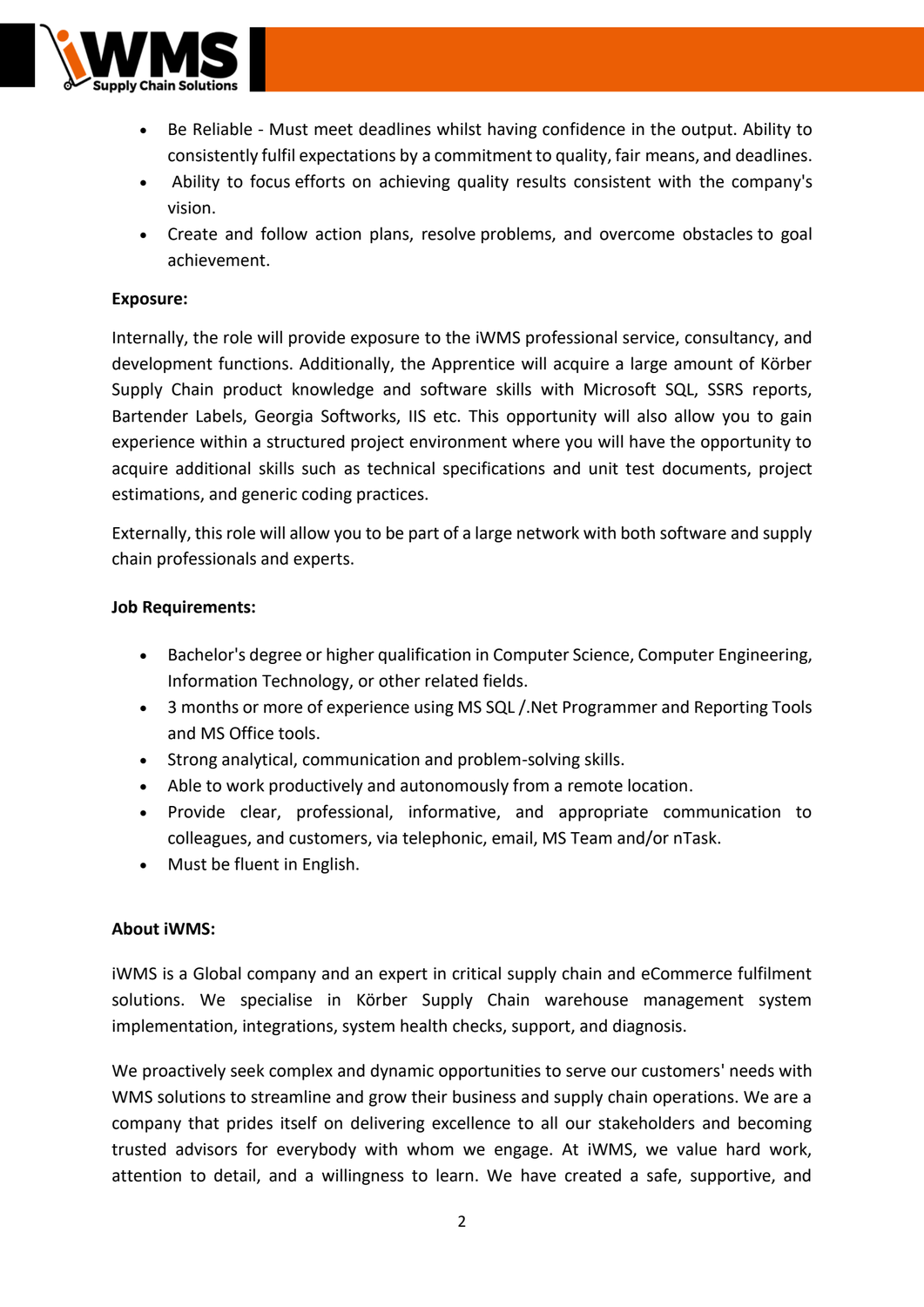

progressive environment and culture that has been shaped by our core values of ownership, respect, pride, passion, and candour!

## **Why you should join the iWMS team!**

You will be a part of our **ACCELERATE** programme - our Youth Empowerment Programme aimed at addressing the issue of youth unemployment in South Africa. Through this structured programme, we will provide you with the foundation you need to build a fruitful and exciting career. You will receive the training, mentorship, and exposure needed to accelerate your skills, experience, and future!



### **Other reasons to kick-start your career with iWMS:**

- We are a fast-growing company with a worldwide presence and customer base.
- We deliver excellence to customers from different industries worldwide projects provide you with diversity, challenges, and excitement.
- Work flexibility we have mastered remote working and collaboration.
- Our teams are experienced, skilled, supportive, and driven to deliver excellence.
- Diversity you will have the opportunity to work with different iWMS teams from around the globe (India, USA, Canada, and South Africa).
- We commit to advancing your skills based on your personal career goals.
- You will receive strong leadership, mentorship, training, and support to ensure your success and growth.
- We are more than just a company we are a collaborative community committed to delivering excellence and becoming trusted partners for everybody with whom we engage.
- You will be in a safe and supportive working environment built on the foundation of respect, pride, passion, ownership, and candour.
- We offer appropriate industry training, salaries, and benefits.